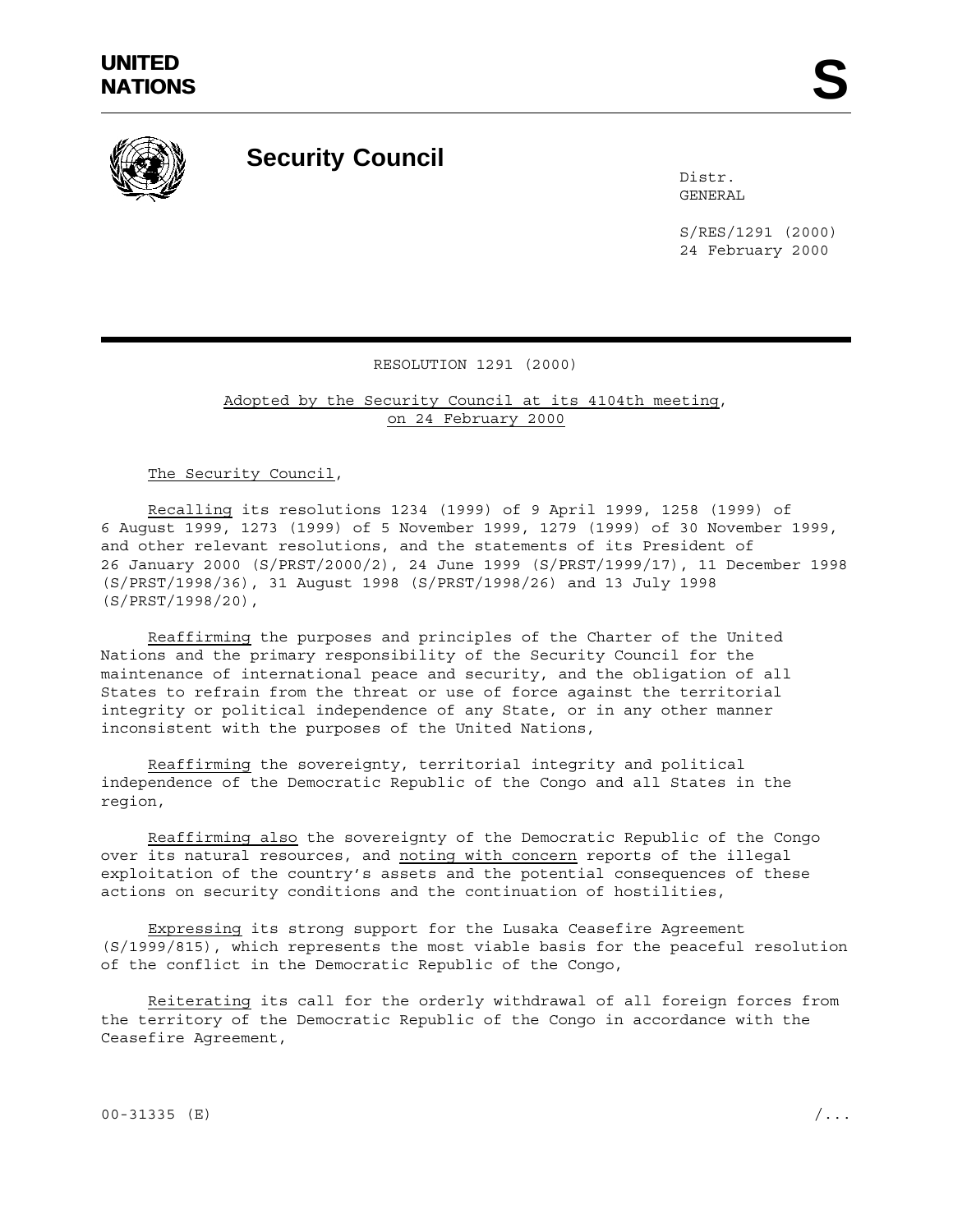S/RES/1291 (2000) Page 2

Noting the commitment of all the parties to the Ceasefire Agreement to locate, identify, disarm and assemble all members of all armed groups in the Democratic Republic of the Congo referred to in Annex A, Chapter 9.1, of the Ceasefire Agreement and the commitment of all countries of origin of these armed groups to take the steps necessary for their repatriation, and noting that these tasks must be conducted by the parties in accordance with the Ceasefire Agreement,

Endorsing the selection by the Congolese Parties, with the assistance of the Organization of African Unity, of the Facilitator of the National Dialogue provided for in the Ceasefire Agreement, and calling on all Member States to provide political, financial, and material support to the Facilitation,

Recalling the report of the Secretary-General of 17 January 2000 (S/2000/30),

Stressing its commitment to work with the parties to implement fully the Ceasefire Agreement, while underlining that its successful implementation rests first and foremost on the will of all parties to the Agreement,

Stressing the importance of the re-establishment of state administration throughout the national territory of the Democratic Republic of the Congo as called for in the Ceasefire Agreement,

Stressing the importance of the Joint Military Commission (JMC), and urging all States to continue to provide it with assistance,

Emphasizing that phase II of the deployment of the United Nations Organization Mission in the Democratic Republic of the Congo (MONUC) should be based on the following considerations:

(a) that the parties respect and uphold the Ceasefire Agreement and the relevant Council resolutions;

(b) that a valid plan for the disengagement of the parties' forces and their redeployment to JMC-approved positions is developed;

(c) that the parties provide firm and credible assurances, prior to the deployment of MONUC forces, for the security and freedom of movement of United Nations and related personnel,

Recalling the relevant principles contained in the Convention on the Safety of the United Nations and Associated Personnel adopted on 9 December 1994 and the statement of its President of 10 February 2000 (S/PRST/2000/4),

Welcoming and encouraging efforts by the United Nations to sensitize peacekeeping personnel in the prevention and control of HIV/AIDS and other communicable diseases in all its peacekeeping operations,

Expressing its serious concern over the humanitarian situation in the Democratic Republic of the Congo, and encouraging donors to respond to the United Nations consolidated humanitarian appeal,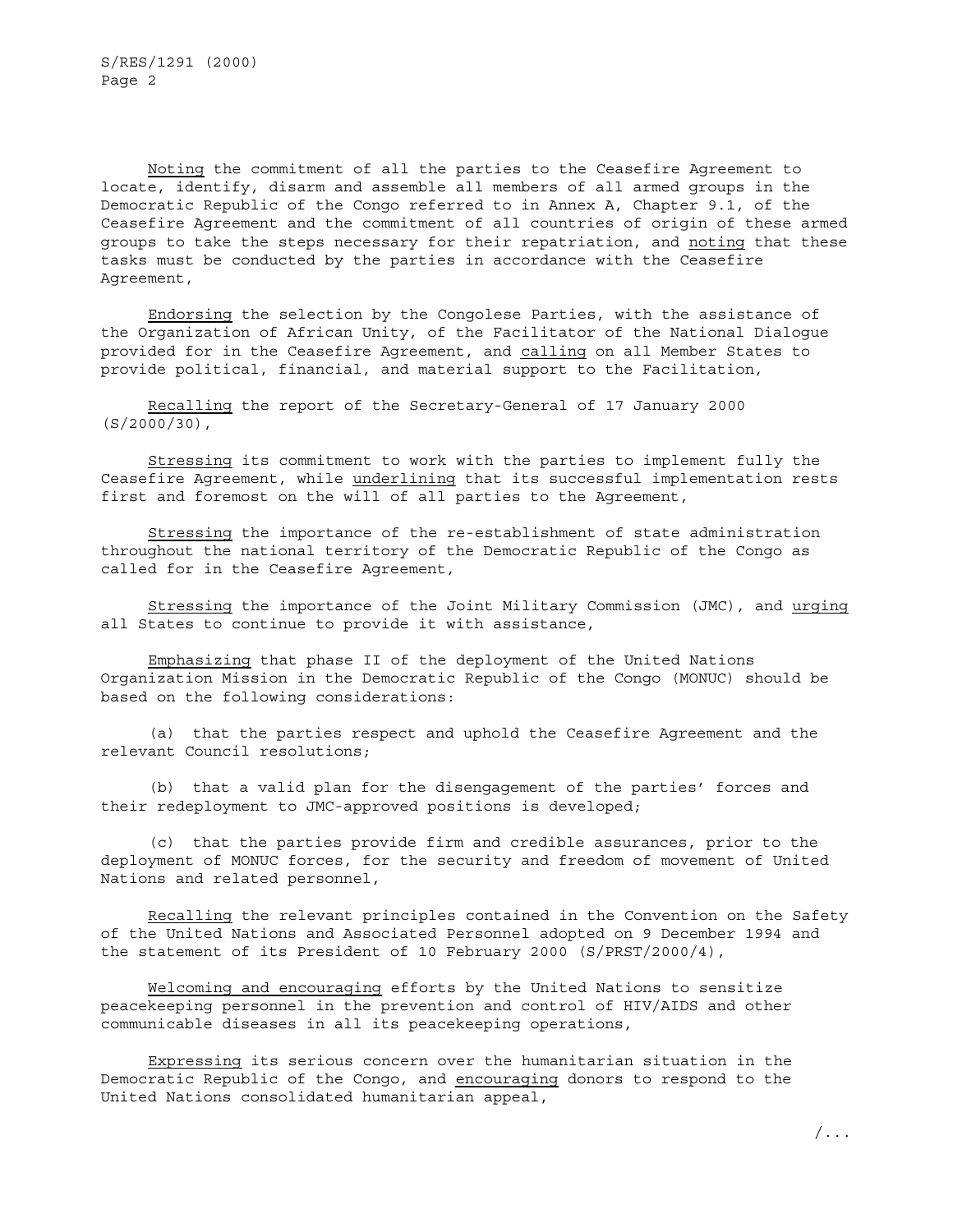Stressing the importance to the effectiveness of such humanitarian assistance and other international operations in the Democratic Republic of the Congo of favourable conditions for local procurement and recruitment by international organizations and agencies,

Expressing its deep concern at all violations and abuses of human rights and international humanitarian law, in particular those alleged violations referred to in the report of the Secretary-General,

Expressing also its deep concern at the limited access of humanitarian workers to refugees and internally displaced persons in some areas of the Democratic Republic of the Congo, and stressing the need for the continued operation of United Nations and other agencies' relief operations, as well as human rights promotion and monitoring, under acceptable conditions of security, freedom of movement, and access to affected areas,

Determining that the situation in the Democratic Republic of the Congo constitutes a threat to international peace and security in the region,

1. Calls on all parties to fulfil their obligations under the Ceasefire Agreement;

2. Reiterates its strong support for the Special Representative of the Secretary-General in the Democratic Republic of the Congo and his overall authority over United Nations activities in the Democratic Republic of the Congo, and calls on all parties to cooperate fully with him;

3. Decides to extend the mandate of MONUC until 31 August 2000;

4. Authorizes the expansion of MONUC to consist of up to 5,537 military personnel, including up to 500 observers, or more, provided that the Secretary-General determines that there is a need and that it can be accommodated within the overall force size and structure, and appropriate civilian support staff in the areas, inter alia, of human rights, humanitarian affairs, public information, child protection, political affairs, medical support and administrative support, and requests the Secretary-General to recommend immediately any additional force requirements that might become necessary to enhance force protection;

5. Decides that the phased deployment of personnel referred to in paragraph 4 above will be carried out as and if the Secretary-General determines that MONUC personnel will be able to deploy to their assigned locations and carry out their functions as described in paragraph 7 below in conditions of adequate security and with the cooperation of the parties, and that he has received firm and credible assurances from the parties to the Ceasefire Agreement to that effect, and requests the Secretary-General to keep the Council informed in this regard;

6. Decides that MONUC will establish, under the overall authority of the Special Representative of the Secretary-General, a joint structure with the JMC that will ensure close coordination during the period of deployment of MONUC, with co-located headquarters and joint support and administrative structures;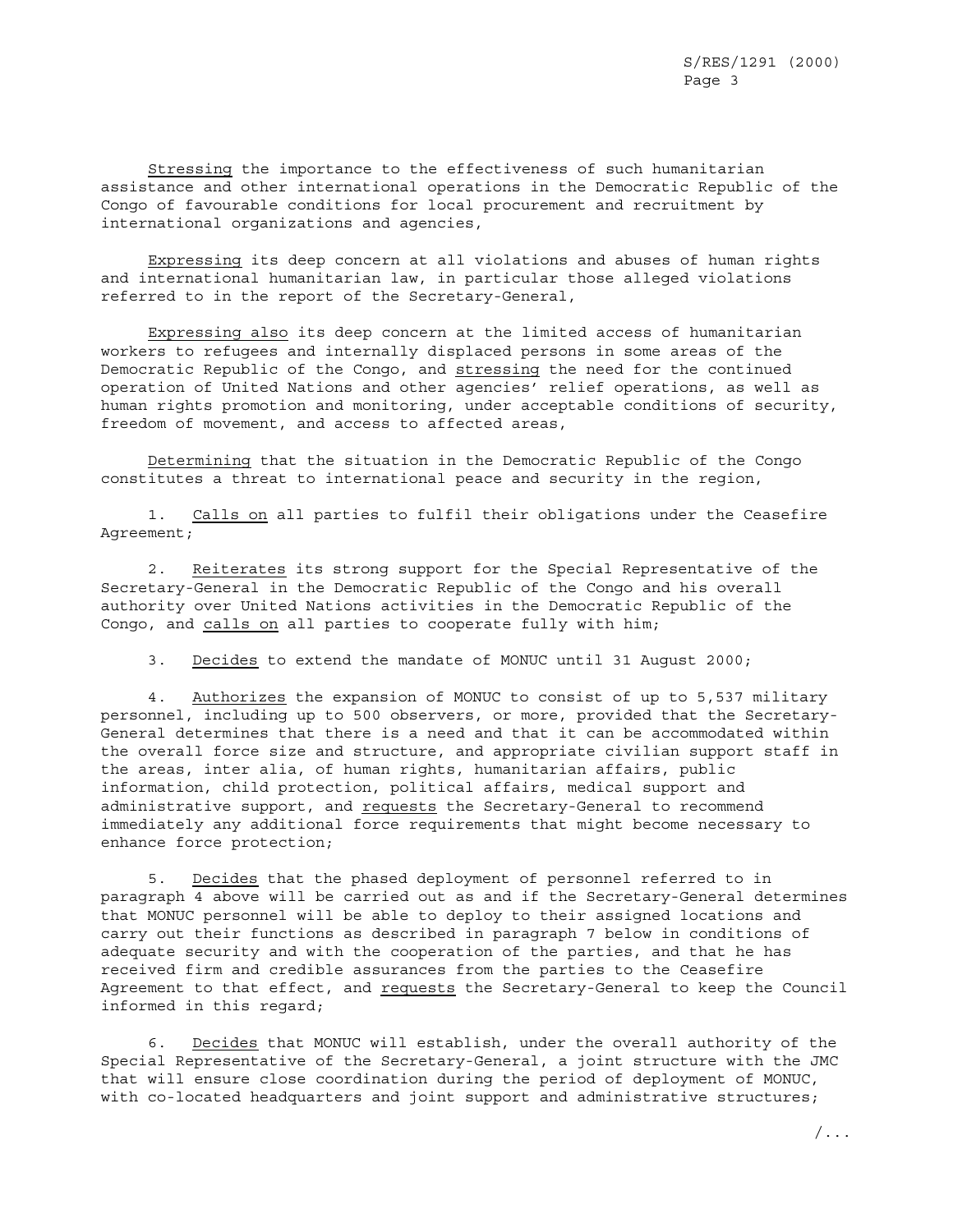7. Decides that MONUC, in cooperation with the JMC, shall have the following mandate:

(a) to monitor the implementation of the Ceasefire Agreement and investigate violations of the ceasefire;

(b) to establish and maintain continuous liaison with the field headquarters of all the parties' military forces;

(c) to develop, within 45 days of adoption of this resolution, an action plan for the overall implementation of the Ceasefire Agreement by all concerned with particular emphasis on the following key objectives: the collection and verification of military information on the parties' forces, the maintenance of the cessation of hostilities and the disengagement and redeployment of the parties' forces, the comprehensive disarmament, demobilization, resettlement and reintegration of all members of all armed groups referred to in Annex A, Chapter 9.1 of the Ceasefire Agreement, and the orderly withdrawal of all foreign forces;

(d) to work with the parties to obtain the release of all prisoners of war, military captives and remains in cooperation with international humanitarian agencies;

(e) to supervise and verify the disengagement and redeployment of the parties' forces;

(f) within its capabilities and areas of deployment, to monitor compliance with the provisions of the Ceasefire Agreement on the supply of ammunition, weaponry and other war-related matériel to the field, including to all armed groups referred to in Annex A, Chapter 9.1;

(g) to facilitate humanitarian assistance and human rights monitoring, with particular attention to vulnerable groups including women, children and demobilized child soldiers, as MONUC deems within its capabilities and under acceptable security conditions, in close cooperation with other United Nations agencies, related organizations and non-governmental organizations;

(h) to cooperate closely with the Facilitator of the National Dialogue, provide support and technical assistance to him, and coordinate other United Nations agencies' activities to this effect;

(i) to deploy mine action experts to assess the scope of the mine and unexploded ordnance problems, coordinate the initiation of mine action activities, develop a mine action plan, and carry out emergency mine action activities as required in support of its mandate;

8. Acting under Chapter VII of the Charter of the United Nations, decides that MONUC may take the necessary action, in the areas of deployment of its infantry battalions and as it deems it within its capabilities, to protect United Nations and co-located JMC personnel, facilities, installations and equipment, ensure the security and freedom of movement of its personnel, and protect civilians under imminent threat of physical violence;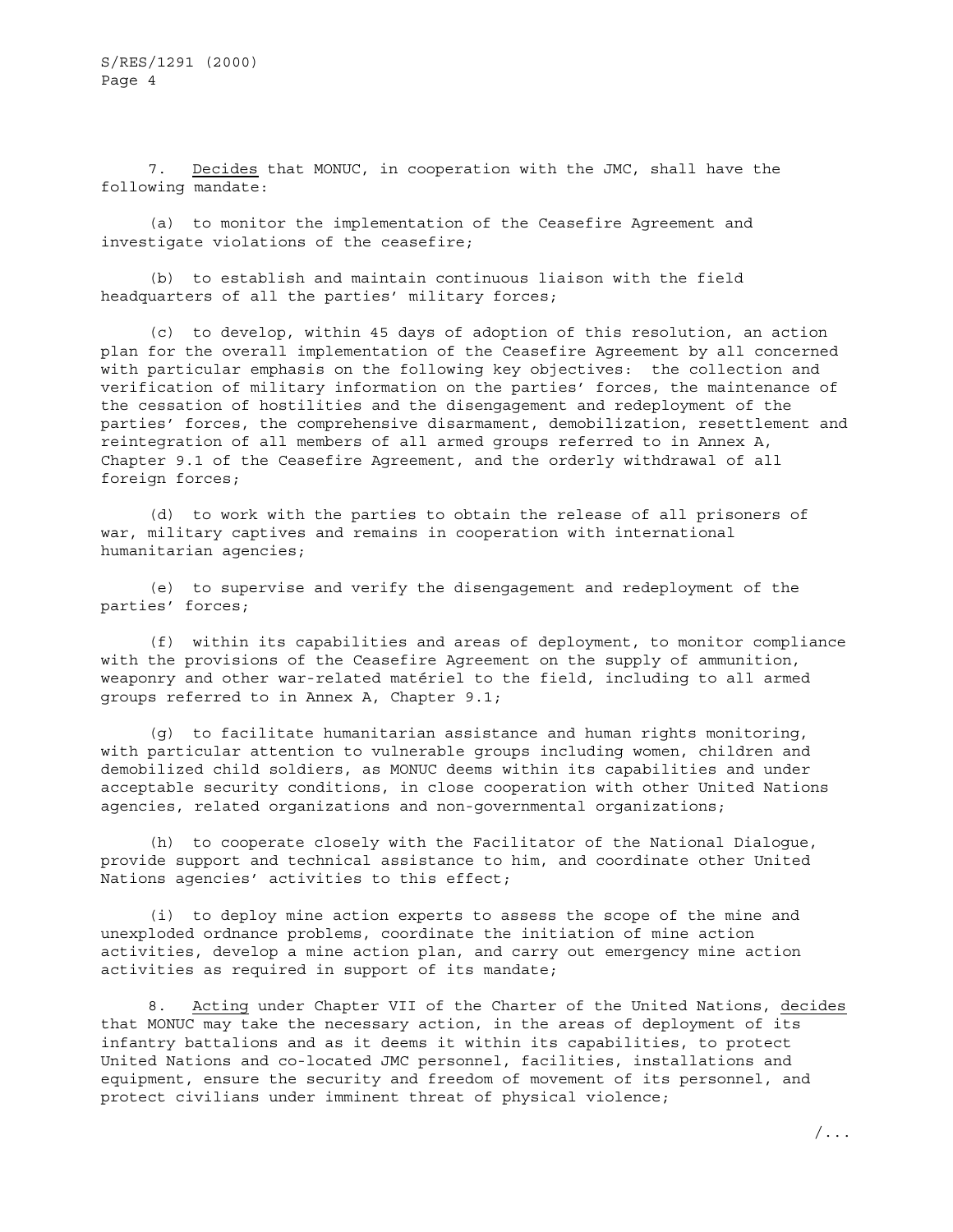9. Calls on the parties to the Ceasefire Agreement to support actively the deployment of MONUC to the areas of operations deemed necessary by the Special Representative of the Secretary-General, including through the provision of assurances of security and freedom of movement as well as the active participation of liaison personnel;

10. Requests the Governments of the States in the region to conclude, as necessary, status-of-forces agreements with the Secretary-General within 30 days of adoption of this resolution, and recalls that pending the conclusion of such agreements the model status-of-forces agreement dated 9 October 1990 (A/45/1594) should apply provisionally;

11. Requests the Secretary-General, on the basis of concrete and observed military and political progress in the implementation of the Ceasefire Agreement and relevant Council resolutions, to continue to plan for any additional United Nations deployments in the Democratic Republic of the Congo and to make recommendations for further Council action;

12. Calls on all parties to ensure the safe and unhindered access of relief personnel to all those in need, and recalls that the parties must also provide guarantees for the safety, security and freedom of movement for United Nations and associated humanitarian relief personnel;

13. Calls on all parties to cooperate with the International Committee of the Red Cross to enable it to carry out its mandates as well as the tasks entrusted to it under the Ceasefire Agreement;

14. Condemns all massacres carried out in and around the territory of the Democratic Republic of the Congo, and urges that an international investigation into all such events be carried out with a view to bringing to justice those responsible;

15. Calls on all parties to the conflict in the Democratic Republic of the Congo to protect human rights and respect international humanitarian law and the Convention on the Prevention and Punishment of the Crime of Genocide of 1948, and calls on all parties to refrain from or cease any support to, or association with, those suspected of involvement in the crime of genocide, crimes against humanity or war crimes, and to bring to justice those responsible, and facilitate measures in accordance with international law to ensure accountability for violations of international humanitarian law;

16. Expresses its deep concern over the illicit flow of arms into the region, calls upon all concerned to halt such flows, and expresses its intention to consider this issue further;

17. Expresses its serious concern at reports of illegal exploitation of natural resources and other forms of wealth in the Democratic Republic of the Congo, including in violation of the sovereignty of that country, calls for an end to such activities, expresses its intention to consider the matter further, and requests the Secretary-General to report to the Council within 90 days on ways to achieve this goal;